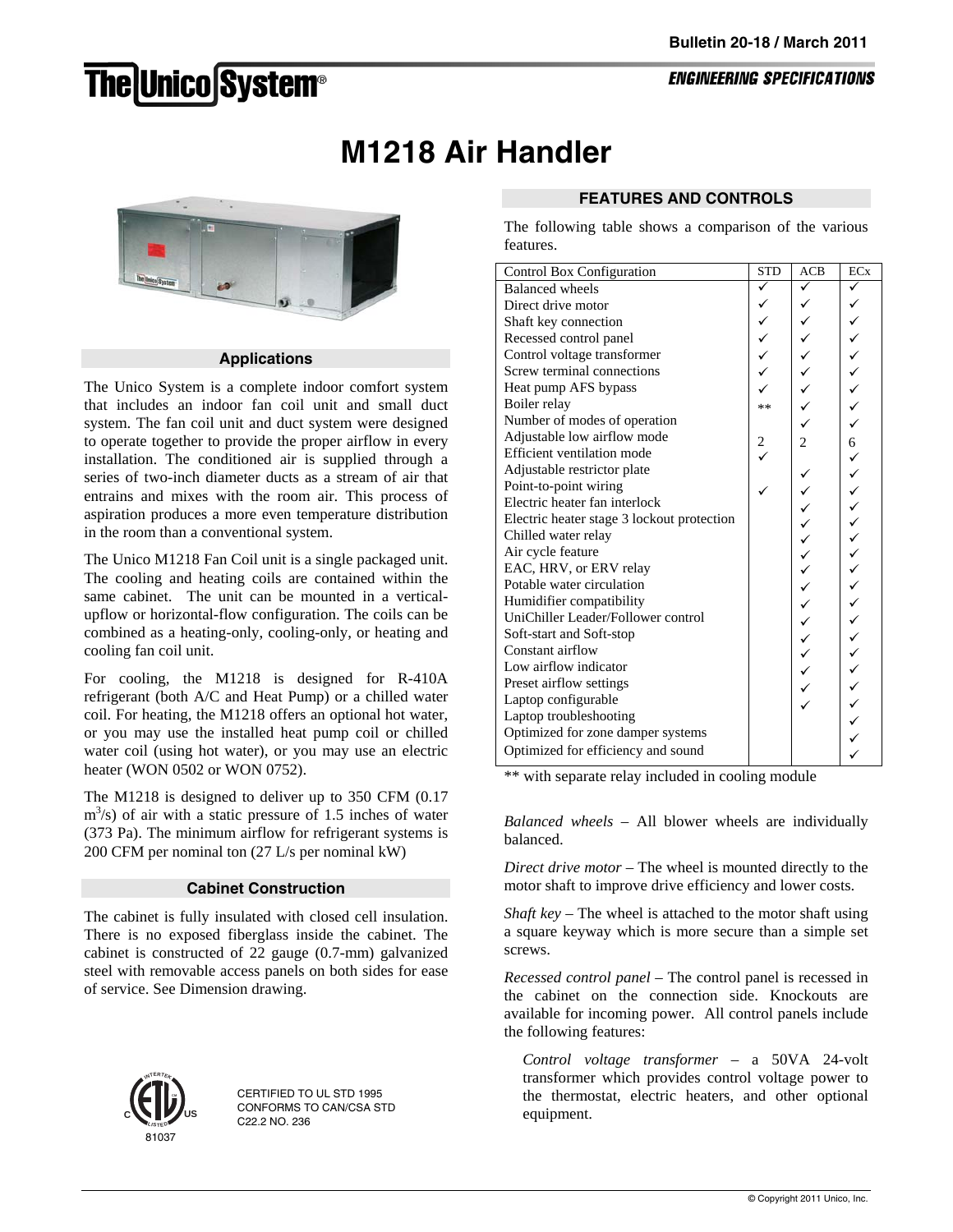*Screw terminal connections* – terminal blocks with large screws and wire washers to securely connect the control wires.

*Heat pump AFS bypass* – removes the anti-frost switch (AFS) from the circuit during heat pump heating mode which eliminates nuisance shutdowns during defrost mode.

*Boiler relay (ACB, EC)* – The ACB and SCB includes a separate dry-contact relay to turn on the boiler, boiler pump, or hot water coil valve. (The STD control box includes room for a relay to be added.)

*Modes of operation* – Both the STD and ACB controls allow for high and for low airflow modes. The EC control has 6 modes (FAN-ONLY, LOW-COOL, HIGH-COOL, LOW-HEAT, HIGH-HEAT, and EMERGENCY HEAT). The STD control allows the user to *adjust the low airflow* amount but is not very efficient. The EC control allows adjustability for every mode maintaining high efficiency. The ACB cannot be adjusted but provides *high efficiency ventilation*.

*Adjustable restrictor plate (STD, ACB models only)* – The patented restrictor plate provides a low cost solution to finely adjust the airflow using a single or two-speed motor. The movable restrictor plate is accessible from the exterior of the front of the unit even with the duct installed.

*Point-to-point wiring (ACB and EC)* – The control boards have separate terminals for the thermostat, electric heater, outdoor condenser, and other options for easy wiring and troubleshooting.

*Electric heater stage 3 lockout (ACB and EC)* – The control board includes a lockout feature to prevent the third stage of the electric heater from turning on if the heat pump is also on. This prevents nuisance shutdowns from overheating the electric heater. This feature is available with the STD control box by using an outside thermostat.

*Chiller relay (ACB and EC )*– The control box includes a separate dry-contact relay (ColdW) to turn on a chiller or zone pump.

*Air cycle (ACB and EC)* – The control board includes a separate switch to provide periodic cycling of the fan to reduce the chance for water to collect in the ducts if located in a cold space and not used, or to provide periodic fresh air if connected to a fresh air source.

*EAC, ERV, or HRV (ACB and EC)* – For the optimum in indoor equality, the control board includes a dry-contact relay to turn on an electronic air cleaner, energy recovery ventilator, or heat recovery ventilator any time the fan is on.

*Potable water circulation (ACB and EC)* – For improved health safety, the control provides a switch selectable feature to turn on the boiler pump periodically if installed as part of a domestic water system to prevent the formation of stagnant water.

*Humidifier compatibility (ACB and EC)* – The control board includes the ability to connect a humidistat and a humidifier so that the humidistat turns on the humidifier when needed. The user may choose whether the fan with humidifier operates at high or low HEAT airflow setting.

*UniChiller Leader/Follower control (ACB and EC)* – The control allows one air handler to be set the UniChiller mode of operation as the 'Leader' with all other air handlers dependent ('Follower').

*Soft-start and soft-stop (ACB and EC)* – For quieter operation, the unit will slowly ramp the motor from stop to full speed, and vice versa.

*Constant airflow (EC only)* – The EC control will deliver the airflow requested without any user adjustments to the duct system, or requiring the user to measure the amperage.

*Low airflow indicator (EC only)* – The S.M.A.R.T. control board (SCB) includes an indicator light that informs the user that the desired airflow is not being met, usually caused by a restrictive duct system or too few outlets.

*Pre-set air flow rate (EC only)* – The SCB is preprogrammed for two different air flow rates for HIGH-COOL that can be selected with a board mounted switch. Each of the six different modes are a fixed percentage of this airflow.

*Laptop adjustable (EC only)* – The airflow for each mode of operation is adjustable to any value between the blower minimum and maximum using the ECMconfig software (available for download at www.unicosystem.com) and an ordinary USB cable.

*Laptop troubleshooting (EC only)* – The ECMconfig software will also provide the user with feedback indicating the actual airflow, motor speed, communications between the boards and the motor, and the state of various inputs and outputs.

*Optimized for zoning with hydronic systems (EC only)* – The ECMconfig software provides an additional feature that allows the user to specify the maximum motor speed so that the motor does not over speed when zone dampers are closed. This prevents the need for bypass loops and pressure switch controls and reduces noise at the outlets caused by the blower trying to maintain a constant airflow with fewer outlets. Setting a maximum airflow to approximate constant static pressure should not be used with a single speed condensing unit. Refer to the Unico Tech Bulletin on zoning for more information.

*Optimized for efficiency and sound (EC only)* – The EC control will use the lowest motor speed to achieve the required airflow, which minimizes sound and maximizes electrical efficiency.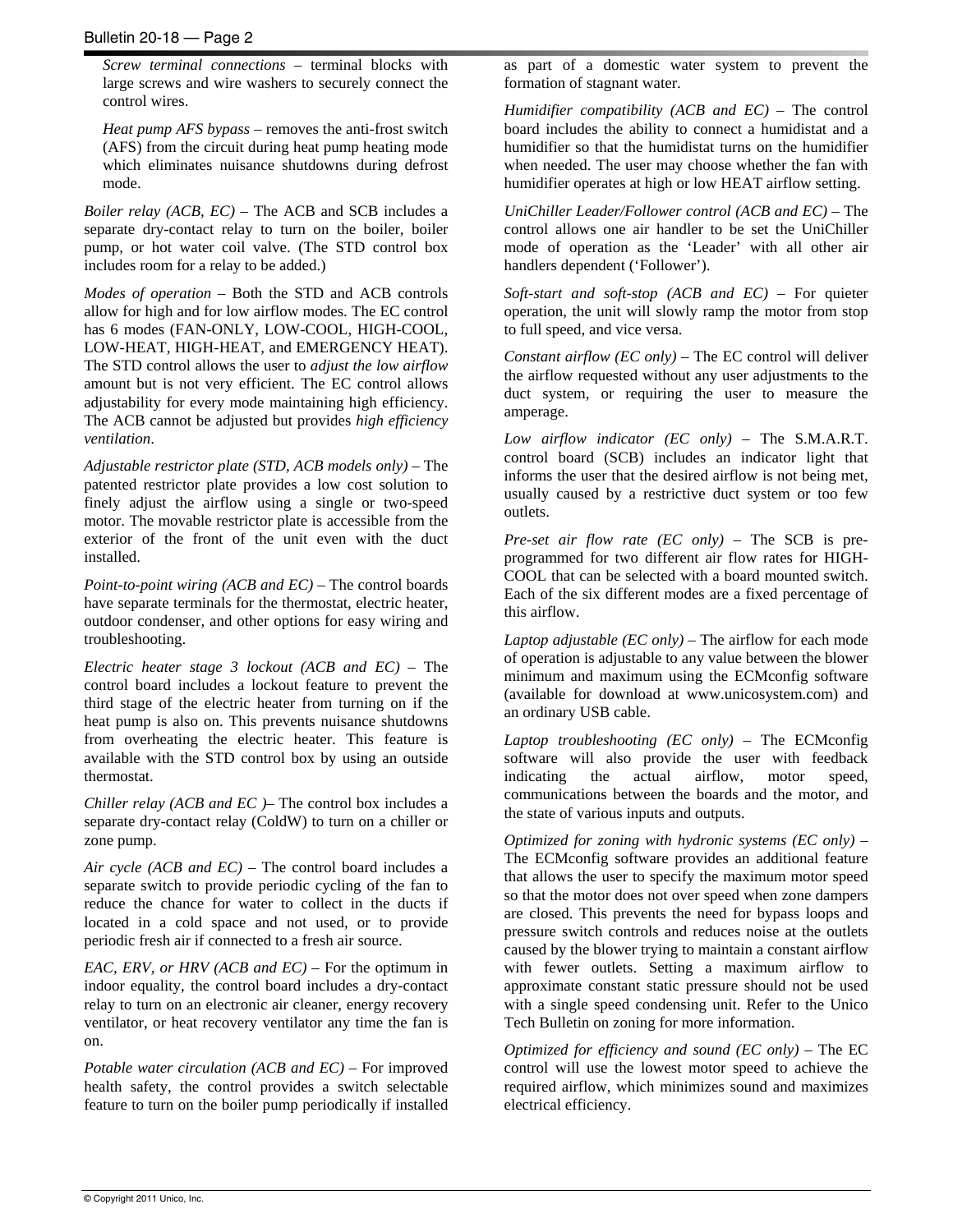

All dimensions in inches (mm)

|              | <b>Motor</b> |                                                                                                                              |            |                        | <b>Static Pressure.</b> |                        | inches of water (Pa) |                        |          |                        |      |
|--------------|--------------|------------------------------------------------------------------------------------------------------------------------------|------------|------------------------|-------------------------|------------------------|----------------------|------------------------|----------|------------------------|------|
| <b>Speed</b> |              | 1.0(248)                                                                                                                     | 1.25 (310) |                        | 1.5(372)                |                        | 1.75 (435)           |                        | 2.0(496) |                        |      |
|              |              | CFM(m <sup>3</sup> /s)                                                                                                       | Amps       | CFM(m <sup>3</sup> /s) | Amps                    | CFM(m <sup>3</sup> /s) | Amps                 | CFM(m <sup>3</sup> /s) | Amps     | CFM(m <sup>3</sup> /s) | Amps |
|              | High         | 450 (0.21)                                                                                                                   | 1.82       | 420 (0.20)             | 1.73                    | 385(0.18)              | 1.65                 | 345(0.16)              | 1.56     | 300(0.14)              | 1.44 |
| Standard     | Med.         | 400 (0.19)                                                                                                                   | 1.55       | 372 (0.18)             | 1.46                    | 340 (0.16)             | 1.36                 | 300(0.14)              | 1.24     | 226(0.11)              | 1.05 |
|              | Low          | 350 (0.17)                                                                                                                   | 1.41       | 325(0.15)              | 1.32                    | 295 (0.14)             | 1.22                 | 245 (0.12)             | 1.06     |                        |      |
|              |              |                                                                                                                              |            |                        |                         |                        |                      |                        |          |                        |      |
|              | High         | 465 (0.22)                                                                                                                   | 1.59       | 441 (0.21)             | 1.45                    | 398 (0.19)             | 1.35                 | 352 (0.17)             | 1.28     | 274 (0.13)             | 1.19 |
| 2-Spd        | Low          | Low-speed airflow is half of rated high speed airflow at 1.0 amp with static pressure less than 0.5 inches of water (125 Pa) |            |                        |                         |                        |                      |                        |          |                        |      |
|              | EC           | The EC Motor adjusts RPM to maintain a desired airflow. Refer to page 8 for the performance map.                             |            |                        |                         |                        |                      |                        |          |                        |      |

### **Blower Capacity Data – 1 ph / 230V / 60 Hz**

### **Hot Water Coil Performance**

| Entering    |                           |                    |        |            |            |            | Airflow, SCFM (m <sup>3</sup> /s) |            |            |            |         |
|-------------|---------------------------|--------------------|--------|------------|------------|------------|-----------------------------------|------------|------------|------------|---------|
|             | Water                     | Water<br>Flow rate |        |            | 200 (0.09) |            | 300 (0.14)                        |            | 400 (0.19) |            |         |
| Temperature |                           |                    |        | Capacity   |            | Capacity   |                                   | Capacity   |            | <b>WPD</b> |         |
| $\circ$ F   | °C                        | <b>GPM</b>         | (L/s)  | <b>MBH</b> | (KW)       | <b>MBH</b> | (KW)                              | <b>MBH</b> | (KW)       | ft. water  | (KPa)   |
|             |                           | $\overline{2}$     | (0.13) | 9.9        | (2.87)     | 12.9       | (3.74)                            | 15.1       | (4.38)     | 0.8        | (2.39)  |
| 120         | (48.9)                    | 4                  | (0.25) | 10.5       | (3.05)     | 14.3       | (4.15)                            | 17.4       | (5.05)     | 3.2        | (9.57)  |
|             |                           | 6                  | (0.38) | 10.6       | (3.07)     | 14.8       | (4.29)                            | 18.2       | (5.28)     | 7.0        | (20.93) |
|             |                           | $\overline{2}$     | (0.13) | 11.9       | (3.45)     | 15.6       | (4.52)                            | 18.2       | (5.28)     | 0.8        | (2.39)  |
| 130         | (54.4)                    | 4                  | (0.25) | 12.6       | (3.65)     | 17.3       | (5.02)                            | 20.9       | (6.06)     | 3.2        | (9.57)  |
|             | 6                         | (0.38)             | 12.8   | (3.71)     | 17.8       | (5.16)     | 21.9                              | (6.35)     | 6.9        | (20.63)    |         |
|             | 2                         | (0.13)             | 14.0   | (4.06)     | 18.3       | (5.31)     | 21.4                              | (6.21)     | 0.8        | (2.39)     |         |
| 140         | (60)                      | 4                  | (0.25) | 14.7       | (4.26)     | 20.2       | (5.86)                            | 24.5       | (7.11)     | 3.1        | (9.27)  |
|             |                           | 6                  | (0.38) | 14.9       | (4.32)     | 20.8       | (6.03)                            | 25.7       | (7.45)     | 6.9        | (20.63) |
|             |                           | $\overline{2}$     | (0.13) | 16.0       | (4.79)     | 21.0       | (6.50)                            | 24.6       | (7.75)     | 0.8        | (2.39)  |
| 150         | (65.5)                    | 4                  | (0.25) | 16.9       | (4.98)     | 23.2       | (7.05)                            | 28.1       | (8.75)     | 3.1        | (9.27)  |
|             |                           | 6                  | (0.38) | 17.1       | (5.02)     | 23.9       | (7.22)                            | 29.4       | (9.10)     | 6.8        | (20.33) |
|             |                           | $\overline{2}$     | (0.13) | 18.1       | (5.25)     | 23.7       | (6.87)                            | 27.8       | (8.06)     | 0.8        | (2.39)  |
| 160         | (71.1)                    | 4                  | (0.25) | 19.0       | (5.51)     | 26.1       | (7.57)                            | 31.7       | (9.19)     | 3.1        | (9.27)  |
|             |                           | 6                  | (0.38) | 19.2       | (5.57)     | 26.9       | (7.80)                            | 33.2       | (9.63)     | 6.8        | (20.33) |
|             |                           | $\overline{2}$     | (0.13) | 20.1       | (5.83)     | 26.4       | (7.66)                            | 31.0       | (8.99)     | 0.8        | (2.39)  |
| 170         | (76.7)                    | 4                  | (0.25) | 21.1       | (6.12)     | 29.1       | (8.44)                            | 35.4       | (10.27)    | 3.1        | (9.27)  |
|             |                           | 6                  | (0.38) | 21.4       | (6.21)     | 29.9       | (8.67)                            | 36.9       | (10.70)    | 6.7        | (20.03) |
|             | Minimum Number of Outlets |                    |        |            | 6          |            | 9                                 |            | 12         |            |         |

© Copyright 2011 Unico, Inc.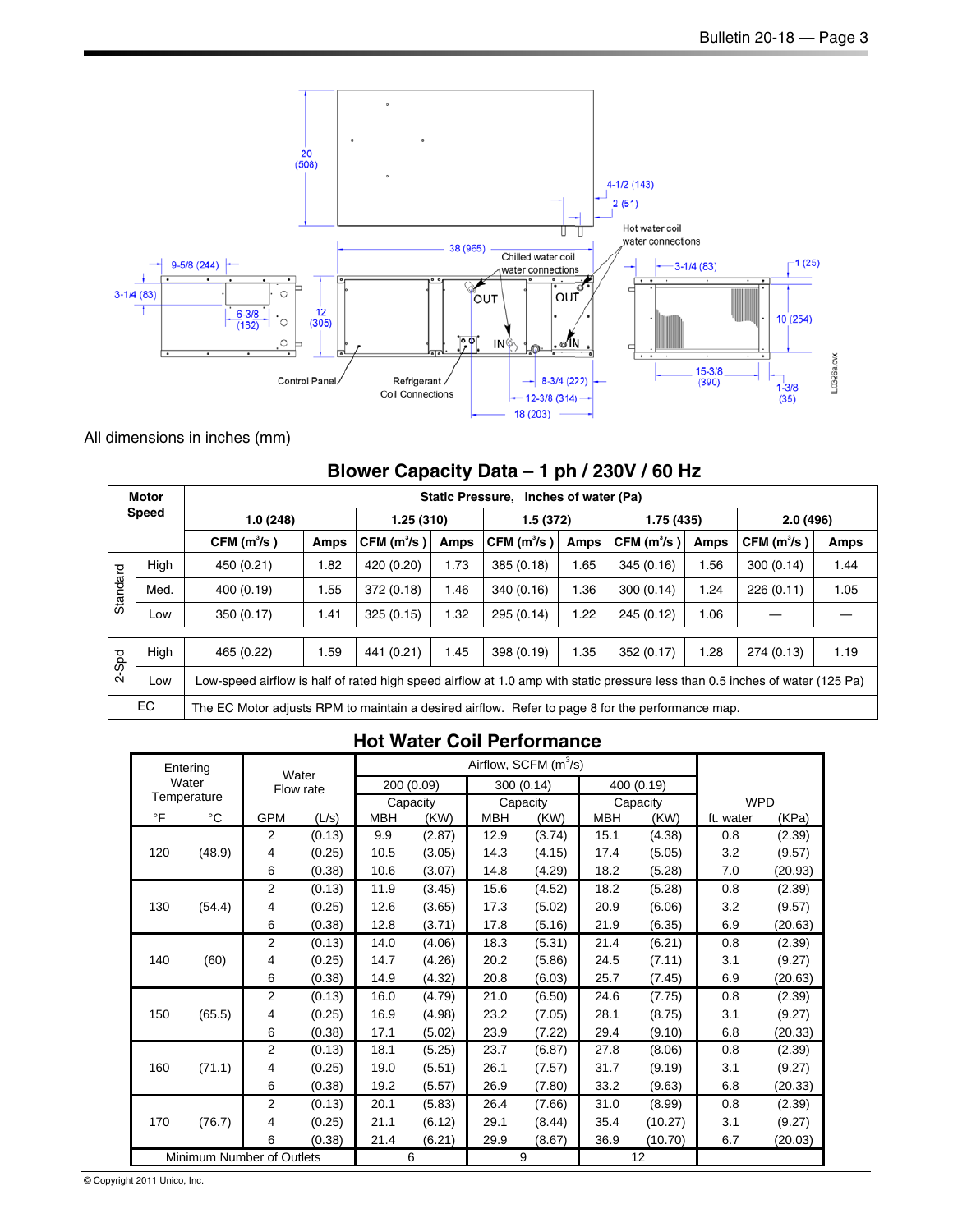|                           | Entering | Water      |          |            |        |            |      |        |            |            |        |            |           |         |
|---------------------------|----------|------------|----------|------------|--------|------------|------|--------|------------|------------|--------|------------|-----------|---------|
| Water<br>Temperature      |          | Flowrate   |          | 200 (0.09) |        | 300 (0.14) |      |        | 400 (0.19) |            |        |            |           |         |
|                           |          |            | Capacity |            |        | Capacity   |      |        | Capacity   |            |        | <b>WPD</b> |           |         |
| °F                        | °C       | <b>GPM</b> | (L/s)    | <b>MBH</b> | (KW)   | <b>SHR</b> | MBH  | (KW)   | <b>SHR</b> | <b>MBH</b> | (KW)   | <b>SHR</b> | ft. water | (KPa)   |
|                           |          | 2          | (0.13)   | 11.1       | (3.25) | 0.62       | 14.1 | (4.13) | 0.64       | 16.0       | (4.68) | 0.67       | 1.2       | (3.60)  |
| 40                        | (4.4)    | 4          | (0.25)   | 11.9       | (3.48) | 0.61       | 15.8 | (4.63) | 0.62       | 18.7       | (5.47) | 0.64       | 4.6       | (13.80) |
|                           |          | 6          | (0.38)   | 12.5       | (3.66) | 0.60       | 17.2 | (5.04) | 0.61       | 20.9       | (6.11) | 0.62       | 9.9       | (29.70) |
|                           |          | 2          | (0.13)   | 8.6        | (2.52) | 0.66       | 10.7 | (3.14) | 0.71       | 12.2       | (3.58) | 0.75       | 1.1       | (3.30)  |
| 45                        | (7.2)    | 4          | (0.25)   | 10.1       | (2.96) | 0.63       | 13.3 | (3.90) | 0.65       | 15.7       | (4.61) | 0.68       | 4.5       | (13.50) |
|                           |          | 6          | (0.38)   | 10.6       | (3.11) | 0.62       | 14.5 | (4.25) | 0.64       | 17.5       | (5.14) | 0.65       | 9.9       | (29.70) |
|                           |          | 2          | (0.13)   | 6.9        | (2.02) | 0.72       | 8.7  | (2.55) | 0.78       | 10.1       | (2.96) | 0.82       | 1.1       | (3.30)  |
| 50                        | (10.0)   | 4          | (0.25)   | 8.1        | (2.37) | 0.68       | 10.7 | (3.14) | 0.71       | 12.7       | (3.72) | 0.74       | 4.5       | (13.50) |
|                           |          | 6          | (0.38)   | 8.5        | (2.49) | 0.67       | 11.6 | (3.40) | 0.69       | 14.0       | (4.09) | 0.71       | 9.8       | (29.40) |
|                           |          | 2          | (0.13)   | 5.3        | (1.55) | 0.83       | 6.9  | (2.02) | 0.88       | 8.2        | (2.40) | 0.92       | 1.1       | (3.30)  |
| 55                        | (12.8)   | 4          | (0.25)   | 6.0        | (1.75) | 0.77       | 8.0  | (2.34) | 0.81       | 9.7        | (2.84) | 0.85       | 4.5       | (13.50) |
|                           |          | 6          | (0.38)   | 6.3        | (1.84) | 0.76       | 8.6  | (2.52) | 0.79       | 10.5       | (3.07) | 0.82       | 9.7       | (29.10) |
| Minimum Number of Outlets |          |            | 6        |            |        | 9          |      |        | 12         |            |        |            |           |         |

### **Chilled Water Coil Performance (Cooling Mode)**

\*Entering Air Temperature 80°F (26.7°C) dry bulb / 67°F (19.4°C) wet bulb

|                           | Entering    |                |                   |            |            |            |          | Airflow, SCFM $(m^3/s)$ |            |          |            |            |            |         |
|---------------------------|-------------|----------------|-------------------|------------|------------|------------|----------|-------------------------|------------|----------|------------|------------|------------|---------|
|                           | Water       |                | Water<br>Flowrate |            | 200 (0.09) |            |          | 300 (0.14)              |            |          | 400 (0.19) |            |            |         |
|                           | Temperature |                |                   |            | Capacity   |            | Capacity |                         |            | Capacity |            |            | <b>WPD</b> |         |
| $\circ$ F                 | $^{\circ}C$ | <b>GPM</b>     | (L/s)             | <b>MBH</b> | (KW)       | <b>SHR</b> | МВН      | (KW)                    | <b>SHR</b> | MBH      | (KW)       | <b>SHR</b> | ft. water  | (KPa)   |
|                           |             | 2              | (0.13)            | 9.1        | (2.66)     | 0.67       | 11.7     | (3.42)                  | 0.70       | 13.5     | (3.95)     | 0.72       | 1.2        | (3.60)  |
| 40                        | (4.4)       | 4              | (0.25)            | 9.7        | (2.84)     | 0.66       | 12.9     | (3.77)                  | 0.68       | 15.3     | (4.48)     | 0.70       | 4.6        | (13.80) |
|                           |             | 6              | (0.38)            | 10.1       | (2.95)     | 0.65       | 14.0     | (4.09)                  | 0.66       | 17.0     | (4.98)     | 0.68       | 9.9        | (29.70) |
|                           |             | $\overline{2}$ | (0.13)            | 6.8        | (1.99)     | 0.74       | 8.6      | (2.52)                  | 0.79       | 10.0     | (2.93)     | 0.82       | 1.1        | (3.30)  |
| 45                        | (7.2)       | 4              | (0.25)            | 7.9        | (2.37)     | 0.70       | 10.5     | (3.07)                  | 0.73       | 12.5     | (3.66)     | 0.76       | 4.5        | (13.50) |
|                           |             | 6              | (0.38)            | 8.2        | (2.46)     | 0.69       | 11.3     | (3.30)                  | 0.71       | 13.7     | (4.01)     | 0.73       | 9.9        | (29.70) |
|                           |             | 2              | (0.13)            | 5.2        | (1.56)     | 0.83       | 6.8      | (2.00)                  | 0.88       | 8.1      | (2.37)     | 0.92       | 1.1        | (3.30)  |
| 50                        | (10.0)      | 4              | (0.25)            | 5.9        | (1.73)     | 0.78       | 8.0      | (2.34)                  | 0.82       | 9.6      | (2.81)     | 0.85       | 4.5        | (13.50) |
|                           |             | 6              | (0.38)            | 6.2        | (1.82)     | 0.77       | 8.5      | (2.49)                  | 0.79       | 10.4     | (3.04)     | 0.82       | 9.8        | (29.40) |
|                           |             | 2              | (0.13)            | 3.7        | (1.09)     | 1.00       | 5.0      | (1.47)                  | 1.00       | 5.9      | (1.73)     | 1.00       | 1.1        | (3.30)  |
| 55                        | (12.8)      | 4              | (0.25)            | 4.0        | (1.18)     | 0.96       | 5.6      | (1.65)                  | 1.00       | 7.0      | (2.05)     | 1.00       | 4.5        | (13.50) |
|                           |             | 6              | (0.38)            | 4.1        | (1.21)     | 0.95       | 5.8      | (1.71)                  | 0.97       | 7.3      | (2.14)     | 1.00       | 9.8        | (29.40) |
| Minimum Number of Outlets |             |                | 6                 |            |            | 9          |          |                         | 12         |          |            |            |            |         |

\*Entering Air Temperature 75°F (23.9°C) dry bulb / 63°F (17.2°C) wet bulb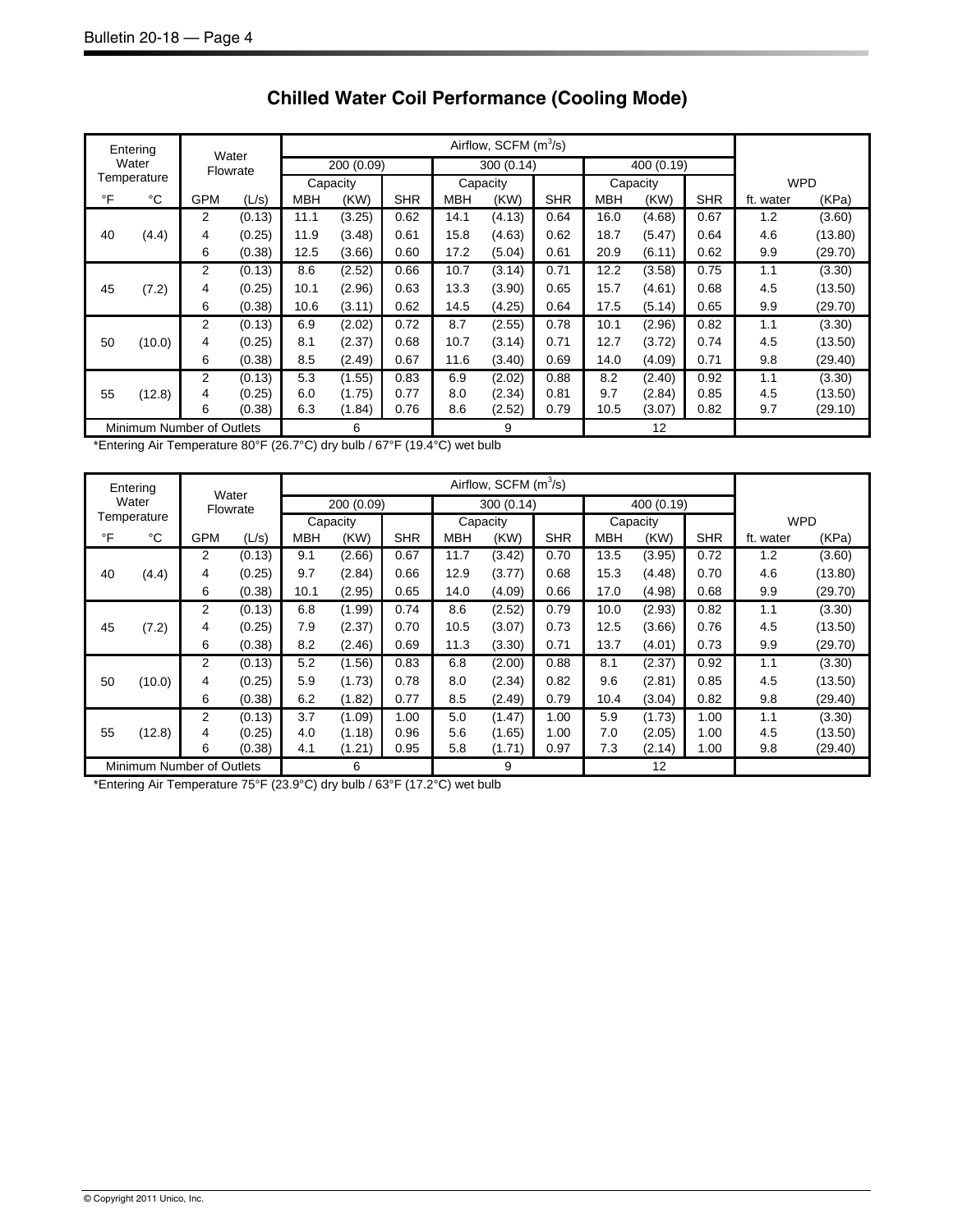| Entering    |                           |                   |        |            |            |            | Airflow, SCFM $(m^3/s)$ |            |          |       |                                                                      |  |
|-------------|---------------------------|-------------------|--------|------------|------------|------------|-------------------------|------------|----------|-------|----------------------------------------------------------------------|--|
|             | Water                     | Water<br>Flowrate |        |            | 200 (0.09) |            | 300(0.14)               | 400 (0.19) |          |       |                                                                      |  |
| Temperature |                           |                   |        |            | Capacity   |            | Capacity                |            | Capacity |       | <b>WPD</b><br>ft.<br>(KPa)<br>(3.28)<br>(12.84)<br>(27.75)<br>(3.28) |  |
| $\circ$ F   | °C                        | <b>GPM</b>        | (L/s)  | <b>MBH</b> | (KW)       | <b>MBH</b> | (KW)                    | <b>MBH</b> | (KW)     | water |                                                                      |  |
|             |                           | $\overline{2}$    | (0.13) | 4.9        | (1.44)     | 6.7        | (1.97)                  | 8.0        | (2.35)   | 1.1   |                                                                      |  |
| 95          | (35)                      | 4                 | (0.25) | 4.9        | (1.44)     | 7.2        | (2.12)                  | 9.1        | (2.67)   | 4.3   |                                                                      |  |
|             |                           | 6                 | (0.38) | 4.9        | (1.44)     | 7.3        | (2.14)                  | 9.3        | (2.73)   | 9.3   |                                                                      |  |
|             |                           | $\overline{2}$    | (0.13) | 7.9        | (2.30)     | 10.9       | (3.20)                  | 13.1       | (3.84)   | 1.1   |                                                                      |  |
| 110         | (43)                      | 4                 | (0.25) | 7.9        | (2.30)     | 11.6       | (3.39)                  | 14.7       | (4.30)   | 4.2   | (12.43)                                                              |  |
|             |                           | 6                 | (0.38) | 7.9        | (2.30)     | 11.7       | (3.41)                  | 14.9       | (4.36)   | 9.2   | (27.45)                                                              |  |
|             |                           | $\overline{2}$    | (0.13) | 9.8        | (2.85)     | 13.7       | (4.01)                  | 16.6       | (4.86)   | 1.1   | (3.28)                                                               |  |
| 120         | (49)                      | 4                 | (0.25) | 9.8        | (2.85)     | 14.5       | (4.21)                  | 18.4       | (5.34)   | 4.2   | (12.43)                                                              |  |
|             |                           | 6                 | (0.38) | 9.8        | (2.85)     | 14.6       | (4.23)                  | 18.7       | (5.41)   | 9.1   | (27.15)                                                              |  |
|             |                           | 2                 | (0.13) | 13.8       | (3.99)     | 19.4       | (5.68)                  | 23.5       | (6.88)   | 1.1   | (3.28)                                                               |  |
| 140         | (60)                      | 4                 | (0.25) | 13.8       | (3.99)     | 20.4       | (5.92)                  | 25.9       | (7.51)   | 4.1   | (12.19)                                                              |  |
|             |                           | 6                 | (0.38) | 13.8       | (3.99)     | 20.5       | (5.94)                  | 26.4       | (7.73)   | 8.9   | (26.55)                                                              |  |
|             |                           | $\overline{2}$    | (0.13) | 17.7       | (5.14)     | 25.1       | (7.35)                  | 30.4       | (8.90)   | 1.1   | (3.28)                                                               |  |
| 160         | (71)                      | 4                 | (0.25) | 17.7       | (5.14)     | 26.3       | (7.63)                  | 33.4       | (9.70)   | 4.0   | (11.98)                                                              |  |
|             |                           | 6                 | (0.38) | 17.7       | (5.14)     | 26.4       | (7.65)                  | 34.0       | (9.87)   | 8.7   | (25.95)                                                              |  |
|             |                           | 2                 | (0.13) | 21.8       | (6.38)     | 30.8       | (9.02)                  | 37.4       | (10.86)  | 1.1   | (3.28)                                                               |  |
| 180         | (82)                      | 4                 | (0.25) | 21.8       | (6.38)     | 32.2       | (9.34)                  | 40.8       | (11.85)  | 3.9   | (11.60)                                                              |  |
|             |                           | 6                 | (0.38) | 21.8       | (6.38)     | 32.3       | (9.37)                  | 41.6       | (12.08)  | 8.6   | (25.65)                                                              |  |
|             | Minimum Number of Outlets |                   |        |            | 6          |            | 9                       |            | 12       |       |                                                                      |  |

### **Chilled Water Coil Performance (Heating Mode)**

\*Entering Air Temperature 70°F (21°C) dry bulb

WARNING – To prevent injury from high temperatures, do not install floor outlets when operating with water above 160°F.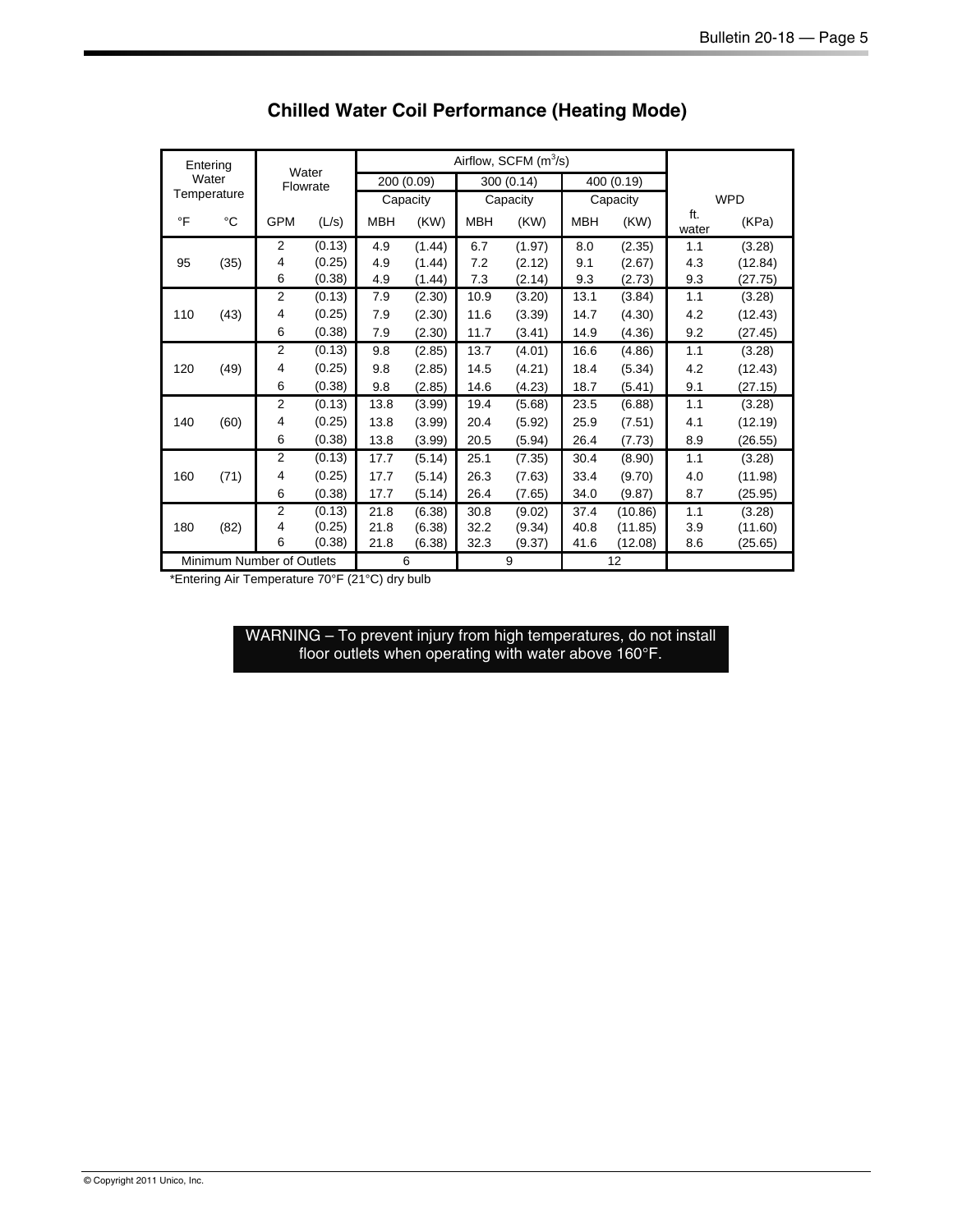### **Engineering Specifications**

 **Unico Part No.** 

**Construction**  Dimensions, inch (mm): 12 H x 20 W x 38 L (305H x 508W x 965L) Shipping weight, lb (kg): 92 (42) Cabinet Type: Galvanized Insulation: 1 inch (25 mm) closed cell vinyl nitrile<br>
Drain pan: 1 Stainless Steel Stainless Steel Drain pan connection: 1/2 inch FPT Standard Return Duct ID, in (mm): 12 (305) Standard Plenum ID, in (mm): 7.0 (178) **Electrical**  Type: **PSC (STD & ACB) EC (SCB)** 1 ph - 60/50 Hz - 208/230V 1 ph - 60/50 Hz - 100/120V A00175-G10 1 ph - 60/50 Hz - 208/230V A00175-G07 Fan Relay: Snap acting with inherent time-delay A00056-G02 Transformer: 50 VA, 230/208V-24V A00057-G02 **Motor**  Size, hp (kW): **PSC EC (variable speed)**  1/3 (0.25) ½ (0.37) **A00331-001 Standard** A00974-001 Two-speed A01426-002 Motor Speed, RPM **PSC EC (variable speed)**  1700/1550/1350 1800/VAR FLA: 1.9 (PSC), 5.6 (EC@120V), 3.2 (EC@230V) RLA: Refer to Amperage Chart Bearing Type: Permanently Lubricated Ball **Blower Wheel A00137-003 A00137-003** Airflow, CFM  $(m^3/s)$ : See table Static Pressure\*\*, in. wc (Pa) See table Type: SISW Forward Curved Nom. Diameter, inch (cm): 9.5 (24) Width, inch (cm): 1.5 (3.8) **Refrigerant Coil (AC or HP option)** A00326-001 **A00326-001 A00326-001** Nominal Capacity, tons (kW): 1 to 1.5 (3.5 to 5) Rated Airflow, CFM (m<sup>3</sup>/s): /s): 400 (0.189) Min. Airflow, CFM/ton  $(m^3/s \cdot kW)$ : /s•kW): 200 (0.027) Refrigerant Type: R407C, R410A<br>Face Area, ft<sup>2</sup> (m<sup>2</sup>): 1.167 (0.108) Face Area, ft<sup>2</sup> (m<sup>2</sup>): Number of Rows: 6 Number of Circuits: 3 Fin Density, fins/in. (fins/cm): 15 (6) Fin Type and pattern, in. (mm): Corrugated, 1 x 0.625 (25.40 x 15.88) Tube Diameter, in (mm): 3/8 (9.53) Tube Type: Rifled Expansion Device: TXV with Bleed Port and Check Valve A00366-002 (R410A) Liquid Line Connection OD, in. (mm): 3/8 (9.53) Suction Connection OD, in. (mm) : 5/8 (15.88) **Chilled Water Coil (CW option) A00397-001** Fluid Type Water or Glycol-Water Solution Face Area,  $ft<sup>2</sup> (m<sup>2</sup>)$ : ): 1.167 (0.108) Number of Rows: 6 Number of Circuits: 6 Fin Density, fins/in. (fins/cm): 15 (6) Fin Type and pattern, in. (mm): Corrugated, 1 x 0.625 (25.40 x 15.88) Tube Diameter, in (mm): 3/8 (9.53) Connection OD SWT, in (mm): 5/8 (15.87) **Hot Water Coil (HW option) HW-1218 HW-1218** Fluid Type **Water or Glycol-Water Solution** Face Area, ft<sup>2</sup> (m<sup>2</sup>) 1.0 (0.093) Number of Rows 4 Number of Circuits 6 Fin Density, fins/in. (fins/cm): 10 (4) Fin Type and pattern, in. (mm): Raised Lance, 1 x 0.866 (25.40 x 22.00) Tube Diameter, in (mm): 3/8 (9.53) Connection OD SWT, in (mm): 5/8 (15.87)

\*\* Static pressure across unit without hot water coil, using 6 inch ID plenum. Motor speed factory default is medium. Static pressure will be greater when using 7 inch ID plenum.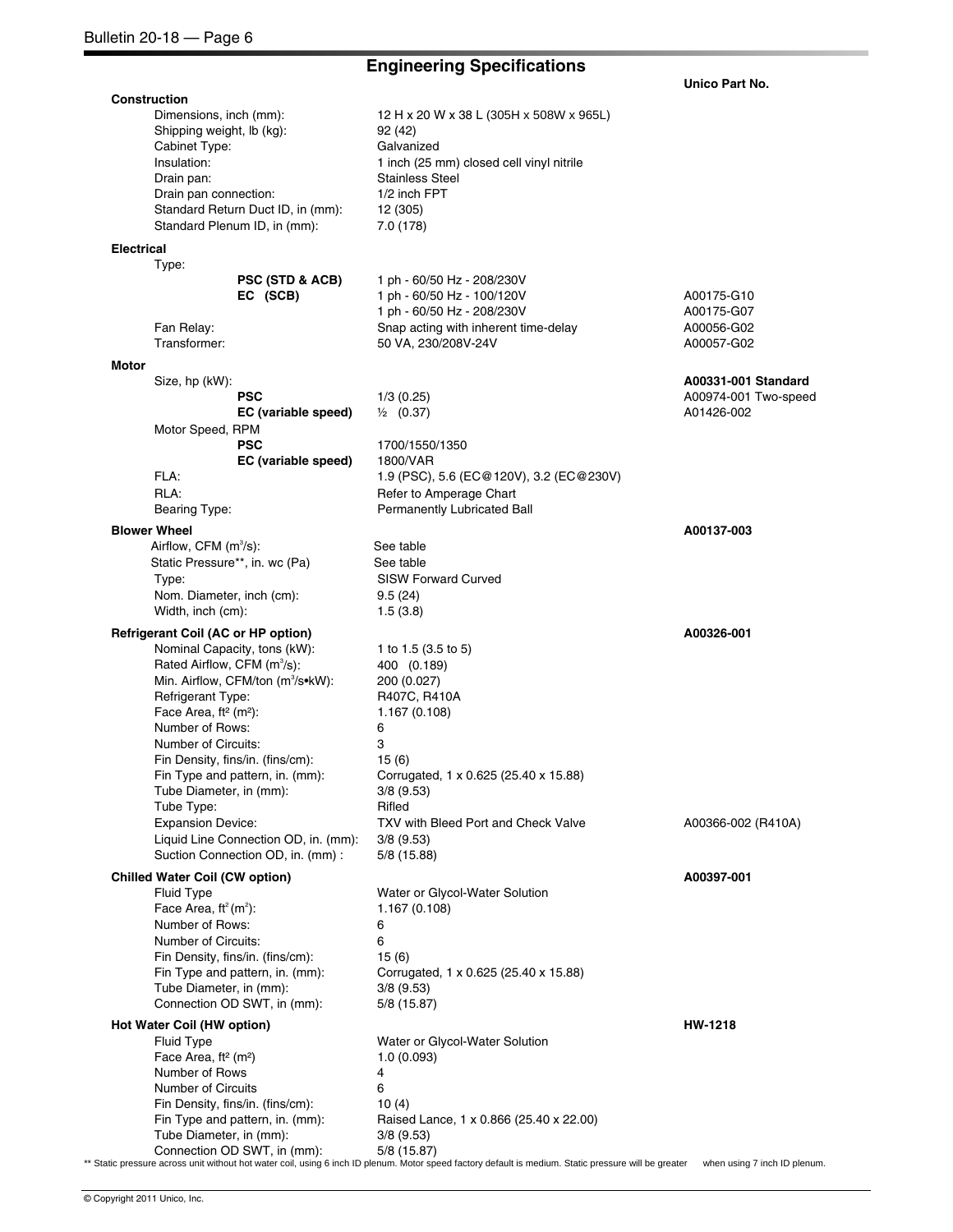### **Blower Capacity Data (PSC motors)**